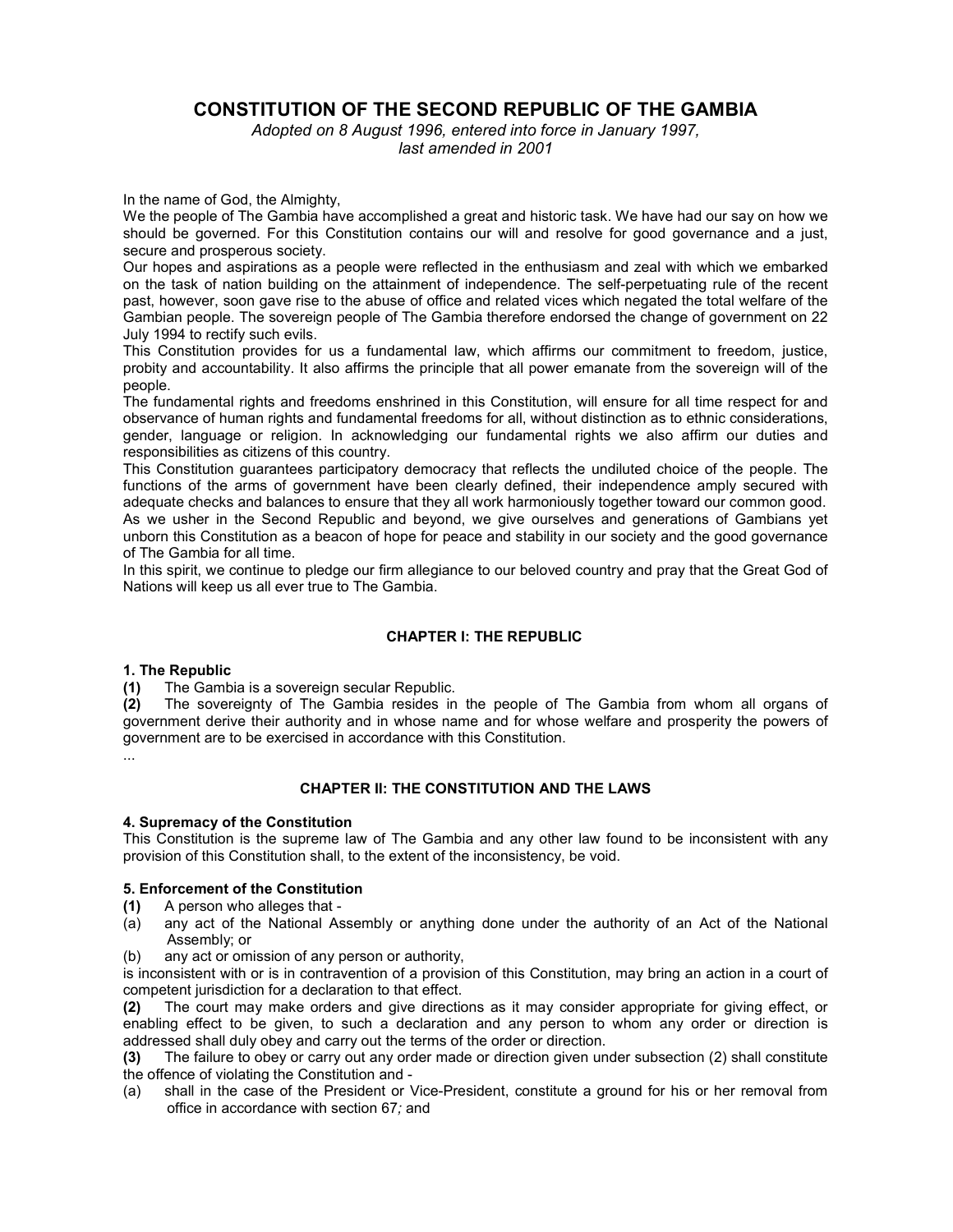(b) any other person who is convicted of that offence shall be liable to the penalty prescribed by an Act of the National Assembly.

# **6. Defence of the Constitution**

- **(1)** Any person who –
- (a) by himself or herself or in concert with others, by any violent or other unlawful means, suspends or overthrows or abrogates this Constitution or any part of it, or attempts to do any such act, or
- (b) aids and abets in any manner any person referred to in paragraph (a), commits the offence of treason and shall, on conviction, be liable to the penalty prescribed by an Act of the National Assembly for that offence.

**(2)** All citizens of The Gambia have the right and the duty at all times to defend this Constitution and, in particular, to resist, to the extent reasonably justifiable in the circumstances, any person or group of persons seeking or attempting by any violent or unlawful means to suspend, overthrow or abrogate this Constitution or any part of it.

**(3)** A person who resists the suspension, overthrow or abrogation of this Constitution as provided in subsection (2), commits no offence.

# **7. The laws of The Gambia**

In addition to this Constitution, the laws of The Gambia consist of –

- (a) Acts of the National Assembly made under this Constitution and subsidiary legislation made under such acts;
- (b) any Orders, Rules, Regulations or other subsidiary legislation made by a person or authority under a power conferred by this Constitution or any other law;
- (c) the existing laws including all decrees passed by the Armed Forces Provisional Ruling Council;
- (d) the common law and principles of equity;
- (e) customary law so far as it concerns members of the communities to which it applies;
- (f) the *Shari'a* as regards matters of marriage, divorce and inheritance among members of the communities to which it applies.

…

# **CHAPTER IV: PROTECTION OF FUNDAMENTAL RIGHTS AND FREEDOMS**

# **17. Fundamental rights and freedoms**

**(1)** The fundamental human rights and freedoms enshrined in this Chapter shall be respected and upheld by all organs of the executive and its agencies, the legislature and, where applicable to them, by all natural and legal persons in The Gambia, and shall be enforceable by the courts in accordance with this Constitution.

**(2)** Every person in The Gambia, whatever his or her race, colour, gender, language, religion, political or other opinion, national or social origin, property, birth or other status, shall be entitled to the fundamental human rights and freedoms of the individual contained in this Chapter, but subject to respect for the rights and freedoms of others and for the public interest.

### **18. Protection of the right to life**

**(1)** No person shall be deprived of his or her life intentionally, except in the execution of a sentence of death imposed by a court of competent jurisdiction in respect of a criminal offence for which the penalty is death under the laws of The Gambia, as they have effect in accordance with subsection (2), and of which he or she has been lawfully convicted.

**(2)** As from the coming into force of this Constitution, no court in The Gambia shall be competent to impose a sentence of death for any offence unless the sentence is prescribed by law and the offence involves violence, or the administration of any toxic substance, resulting in the death of another person.

**(3)** The National Assembly shall within ten years from the date of the coming into force of this Constitution review the desirability or otherwise of the total abolition of the death penalty in The Gambia.

**(4)** Without prejudice to any liability for a contravention of any other law with respect to the use of force in such cases as are hereinafter mentioned, a person shall not be regarded as having been deprived of his or her life in contravention of this section if he or she dies as a result of the use of force to such extent as is reasonably justifiable in the circumstances of the case, that is to say -

- (a) for the defence of any person from unlawful violence or for the defence of property;
- (b) in order to effect a lawful arrest or to prevent the escape of a person lawfully detained;
- (c) for the purpose of suppressing a riot, insurrection or mutiny;
- (d) in order to prevent the commission by that person of a criminal offence; or
- (e) if he or she dies as a result of a lawful act of war.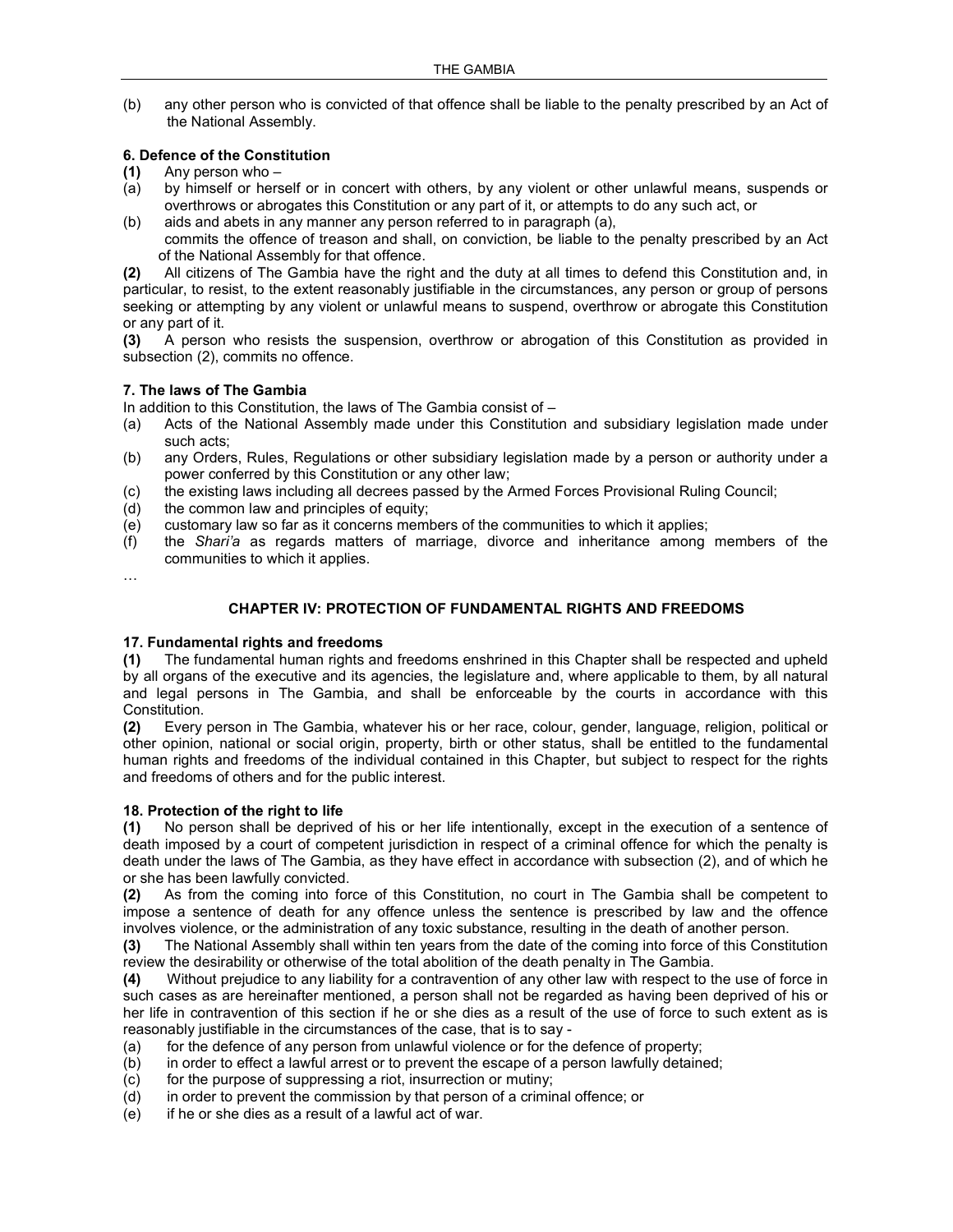# **19. Protection of the right to personal liberty**

**(1)** Every person shall have the right to liberty and security of the person. No one shall be subject to arbitrary arrest or detention. No one shall be deprived of his or her liberty except on such grounds and in accordance with such procedures as established by law.

**(2)** Any person who is arrested or detained shall be informed as soon as is reasonably practicable and in any case within three hours, in a language he or she understands, of the reasons for his or her arrest or detention and of his or her right to consult a legal practitioner.

**(3)** Any person who is arrested or detained -

(a) for the purpose of bringing him or her before a court in execution of the order of a court; or

(b) upon reasonable suspicion of his or her having committed, or being about to commit, a criminal offence under the laws of The Gambia, and who is not released, shall be brought without undue delay before a court and, in any event, within seventy-two hours.

**(4)** Where any person is brought before a court in execution of the order of a court in any proceedings or upon suspicion of his or her having committed or being about to commit an offence, he or she shall not thereafter be further held in custody in connection with those proceedings or that offence save upon the order of a court.

**(5)** Any person arrested or detained as mentioned in subsection (3)(b) is not tried within a reasonable time, then without prejudice to any further proceedings which may be brought against him or her, he or she shall be released either unconditionally or upon reasonable conditions, including, in particular, such conditions as are reasonably necessary to ensure that he or she appears at a later date for trial or proceedings preliminary to trial.

**(6)** Any person who is unlawfully arrested or detained by any other person shall be entitled to compensation from that other person or from any other person or authority on whose behalf that other person was acting.

# **20. Protection from slavery and forced labour**

- **(1)** No person shall be held in slavery or servitude.
- **(2)** No person shall be required to perform forced labour.
- **(3)** For the purposes of this section, the expression "forced labour" does not include –
- (a) any labour required in consequence of a sentence or order of a court;
- (b) labour required of any person while he or she is lawfully detained that, though not required in consequence of the sentence or order of the court, is reasonably necessary in the interests of hygiene for the maintenance of the place in which he or she is detained;
- (c) any labour required of a member of a defence force in pursuance of his or her duties as such or, in the case of a person who has conscientious objections to service as a member of any naval, military or air force, any labour which that person is required by law to perform in place of such service;
- (d) any labour required during a period of public emergency or in the event of any other emergency or calamity which threatens the life or well-being of the community, to the extent that the requiring of such labour is reasonably justifiable in the circumstances of any situation arising or existing during that period or as a result of that other emergency or calamity, for the purposes of dealing with that situation; or
- (e) any labour reasonably required as part of reasonable and normal communal or other civic obligations.

### **21. Protection from inhuman treatment**

No person shall be subject to torture or inhuman or degrading punishment or other treatment.

# **22. Protection from deprivation of property**

**(1)** No property of any description shall be taken possession of compulsorily, and no right over or interest in any such property shall be acquired compulsorily in any part of The Gambia, except where the following conditions are satisfied -

- (a) the taking of possession or acquisition is necessary in the interest of defence, public safety, public order, public morality, public health, town and country planning, or the development or utilisation of any property in such manner as to promote the public benefit;
- (b) the necessity therefore is such as to afford reasonable justification of the causing of any hardship that may result to any person having an interest in or right over the property; and
- (c) provision is made by law applicable to that taking of possession or acquisition-
- (i) for the prompt payment of adequate compensation; and
- (ii) securing to any person having an interest in or right over the property, a right of access to a court or other impartial and independent authority for the determination of his or her interest or right, the legality of the taking of possession or acquisition of the property, interest or right, and the amount of any to which he or she is entitled, and for the purpose of obtaining prompt payment of that compensation.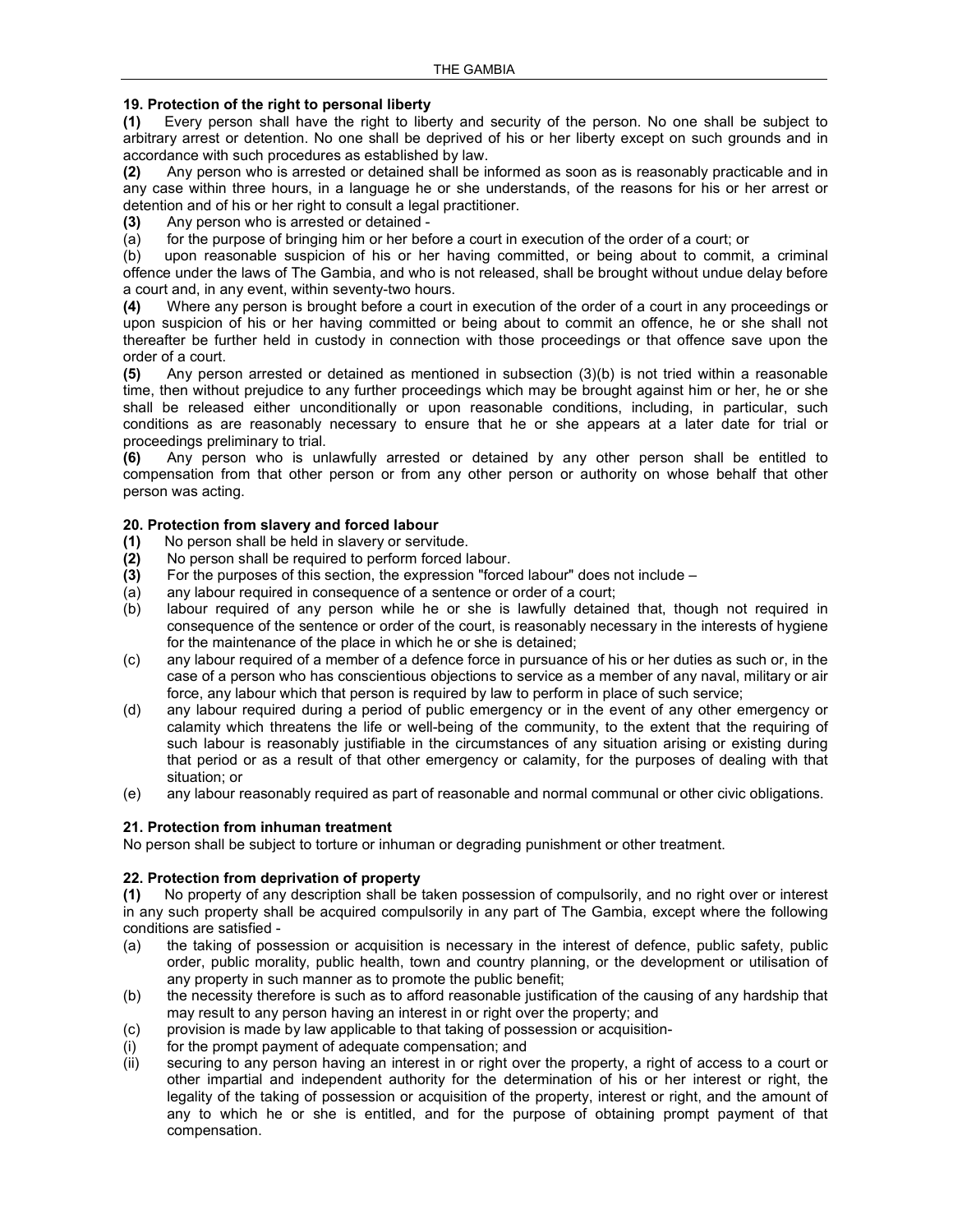- **(2)** Nothing in this section shall be construed as affecting the making of any law in so far as it provides for the taking or acquisition of property -
- (a) in satisfaction of any tax, rate or due;
- (b) by way of penalty for breach of law, whether under civil process or after conviction of criminal offence;
- (c) as an incident of a lease, tenancy, mortgage, charge, bill of sale, pledge or contract;
- (d) by way of the vesting or administration of trust property, enemy property, *bona vacantia*, or the property of persons adjudged or otherwise declared bankrupt or insolvent, or persons of unsound mind;
- (e) in the execution of judgments or orders of courts;
- (f) by reason of such property being in a dangerous state or liable to cause injuries to the health of human beings, animals or plants;
- (g) in consequence of any law with respect to the limitation of actions; or
- (h) for so long as such taking of possession may be necessary for the purpose of any examination, investigation, trial or inquiry, or in the case of land, the carrying out thereon –
	- (i) of work of soil conservation or the conservation of other resources; or
	- (ii) of agricultural development or improvement which the owner or occupier of the land has been required and has without reasonable or lawful excuse refused or failed to carry out, except so far as that provision, or as the case may be the thing done under the authority thereof, is shown not to be reasonably justifiable in a democratic society.

**(3)** Nothing in this section shall be construed as affecting the making or operation of any law for the compulsory taking in the public interest of any property, or the compulsory acquisition in the public interest of any interest in or right over property where that property interest or right is held by a body corporate which is established directly by any law and in which no monies are provided by an Act of the National Assembly.

**(4)** Where a compulsory acquisition of land by or on behalf of the government involves the displacement of any inhabitant who occupies the land under customary law, the government shall resettle the displaced inhabitants on suitable alternative land with due regard to their economic well-being and social and cultural values.

**(5)** Any such property of whatever description compulsorily taken possession of, and any interest in or right over property of any description compulsorily acquired in the public interest for a public purpose, shall be used only in the public interest or for the public purposes for which it is taken or acquired.

**(6)** Where any such property as is referred to in subsection (5) is not used in the public interest or for the public purpose for which it was taken or acquired, the person who was the owner immediately before the compulsory taking or acquisition, as the case may be, shall be given the first option of acquiring that property, in which event he or she shall be required to refund the whole or such part of the compensation as may be agreed upon between the parties thereto; and in the absence of any such agreement such amount as shall be determined by the High Court.

# **23. Privacy**

**(1)** No person shall be subject to interference with the privacy of his or her home, correspondence or communications save as is in accordance with law and is necessary in a democratic society in the interests of national security, public safety or the economic well-being of the country, for the protection of health or morals, for the prevention of disorder or crime or for the protection of the rights and freedoms of others.

- **(2)** Searches of the person or the home of individuals shall only be justified -
- (a) where these are authorised by a competent judicial authority;
- (b) in cases where delay in obtaining such judicial authority carries with it the danger of prejudicing the objects of the search or the public interest and such procedures as are prescribed by an Act of the National Assembly to preclude abuse are properly satisfied.

### **24. Provisions to secure protection of the law and fair play**

**(1)** Any court or other adjudicating authority established by law for the determination of any criminal trial or matter, or for the determination of the existence or extent of any civil right or obligation, shall be independent and impartial; and

- (a) if any person is charged with a criminal offence, then, unless the charge is withdrawn; or
- (b) where proceedings are commenced for the determination or the existence of any civil right or obligation,

the case shall be afforded a fair hearing within a reasonable time.

**(2)** All proceedings of every court and proceedings relating to the determination of the existence or the extent of civil rights or obligations before any other authority, including the announcement of the decision of the court or other authority, shall be held in public:

Provided that the court or other authority may, to such extent as it may consider necessary or expedient in circumstances where publicity would prejudice the interests of justice or interlocutory civil proceedings, or to such extent as it may be empowered or required by law to do so in the interest of defence, public safety,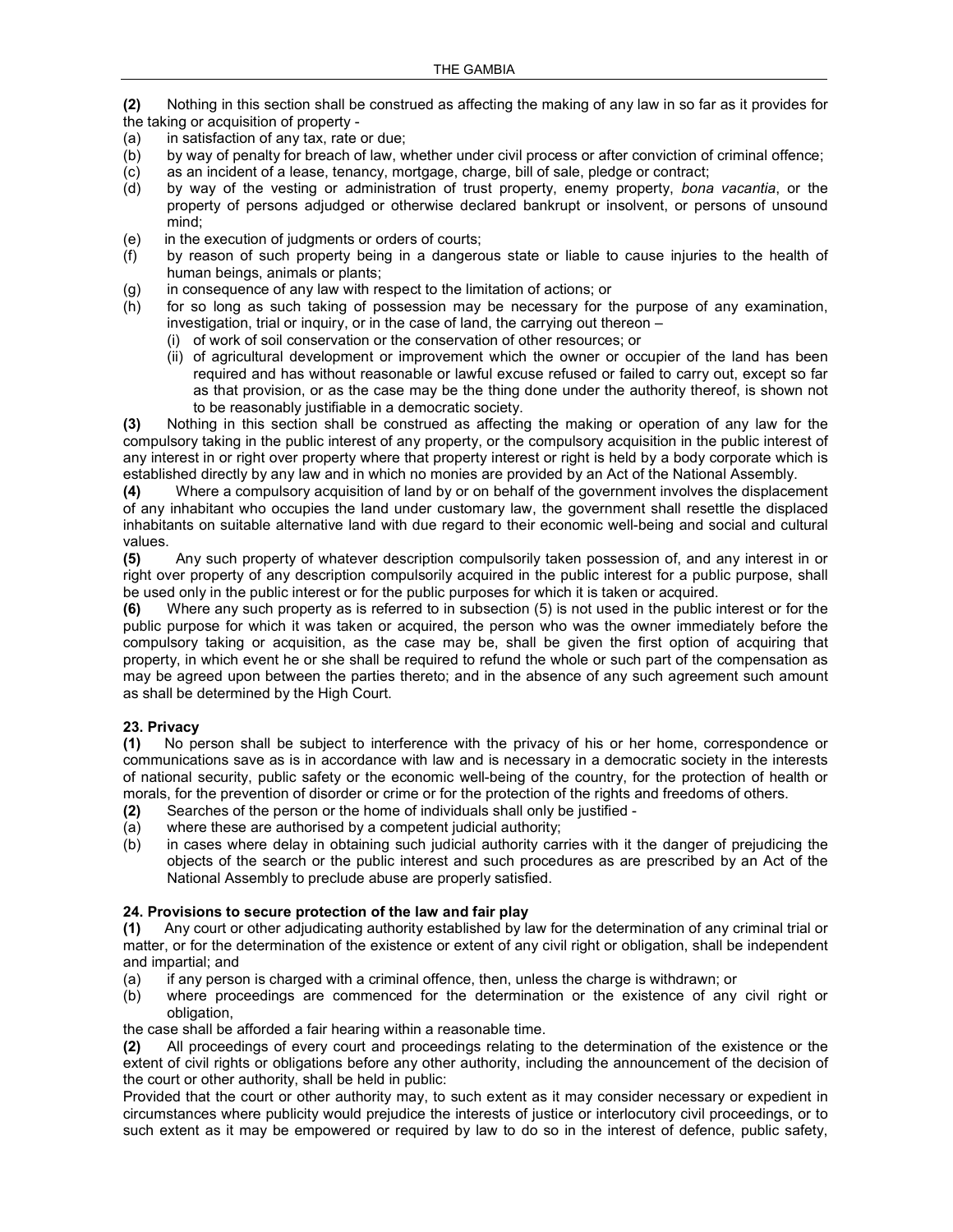public order, public morality, the welfare of persons under the age of eighteen years or the protection of the private lives of persons concerned in the proceedings, exclude from its proceedings persons other than the parties thereto and their legal representatives.

- **(3)** Every person who is charged with a criminal offence -
- (a) shall be presumed innocent until he or she is proved, or has pleaded, guilty;
- (b) shall be informed at the time he or she is charged, in a language which he or she understands and in detail, of the nature of the offence charged;
- (c) shall be given adequate time and facilities for the preparation of his or her defence;
- (d) shall be permitted to defend himself or herself before the court in person or, at his or her own expense, by a legal representative of his or her own choice; Provided that where a person is charged with an offence which carries a punishment of death or

imprisonment for life, that person shall be entitled to legal aid at the expense of the state;

- (e) shall be afforded facilities to examine in person or by his or her legal representative the witnesses called by the prosecution before the court and to obtain the attendance and carry out the examination of witnesses to testify on his or her behalf before the court on the same conditions as those applying to witnesses called by the prosecution; and
- (f) shall be permitted to have without payment the assistance of an interpreter if he or she cannot understand the language used at the trial of the charge; and, except with his or her own consent, the trial shall not take place in his or her absence unless he or she so conducts himself or herself as to render the continuance of the proceedings in his or her presence impractical and the court has ordered him or her to be removed and the trial to proceed in his or her absence.

**(4)** When a person is tried for any criminal offence, the accused person or any person authorised by him or her in that behalf shall, if he or she requires and subject to the payment of such reasonable fee as may be prescribed by law, be given within a reasonable time, and in any event within thirty days after the end of the trial, a copy for the use of the accused person of any record of the proceedings made by or on behalf of the court.

**(5)** No person shall be charged with or held to be guilty of a criminal offence on account of any act or omission which did not at the time it took place constitute such an offence, and no penalty shall be imposed for any criminal offence which is more severe in degree or description than the maximum penalty which might have been imposed for that offence at the time when it was committed.

**(6)** No person who shows that he or she has been tried by any competent court for a criminal offence and either convicted or acquitted shall again be tried for that offence or for any other offence of which he or she could have been convicted at the trial for that offence save upon the order of a superior court made in the course of appeal or revision proceedings relating to the conviction or acquittal:

Provided that nothing in any law shall be held to be inconsistent with or in contravention of this subsection by reason only that it authorises any court to try a member of a defence force for a criminal offence notwithstanding any trial or conviction of the member under service law, but any court so trying such a member and convicting him or her shall, in sentencing him or her to any punishment, take into account any punishment awarded him under service law.

**(7)** No person shall be tried for a criminal offence if he or she shows he or she has been pardoned for that offence.

- **(8)** No person charged with a criminal offence shall be compelled to give evidence at the trial.
- **(9)** A person charged with a criminal offence in the High Court shall have the right to elect to be tried by a jury.

**(10)** Nothing contained in or done under the authority of any law shall be held to be inconsistent with or in contravention of -

- (a) subsection (3)(a), to the extent that the law in question imposes upon any person charged with a criminal offence the burden of proving particular facts;
- (b) subsection (3)(e), to the extent that the law in question imposes reasonable conditions that must be satisfied if witnesses called to testify on behalf of an accused person are to be paid their expenses out of public funds.

# **25. Freedom of speech, conscience, assembly, association and movement**

- **(1)** Every person shall have the right to -
- (a) freedom of speech and expression, which include freedom of the press and other media;
- (b) freedom of thought, conscience and belief, which shall include academic freedom;
- (c) freedom to practice any religion and to manifest such practice;
- (d) freedom to assemble and demonstrate peaceably and without arms;
- (e) freedom of association, which shall include freedom to form and join associations and unions, including political parties and trade unions;
- (f) freedom to petition the executive for redress of grievances and to resort to the courts for the protection of his or her rights.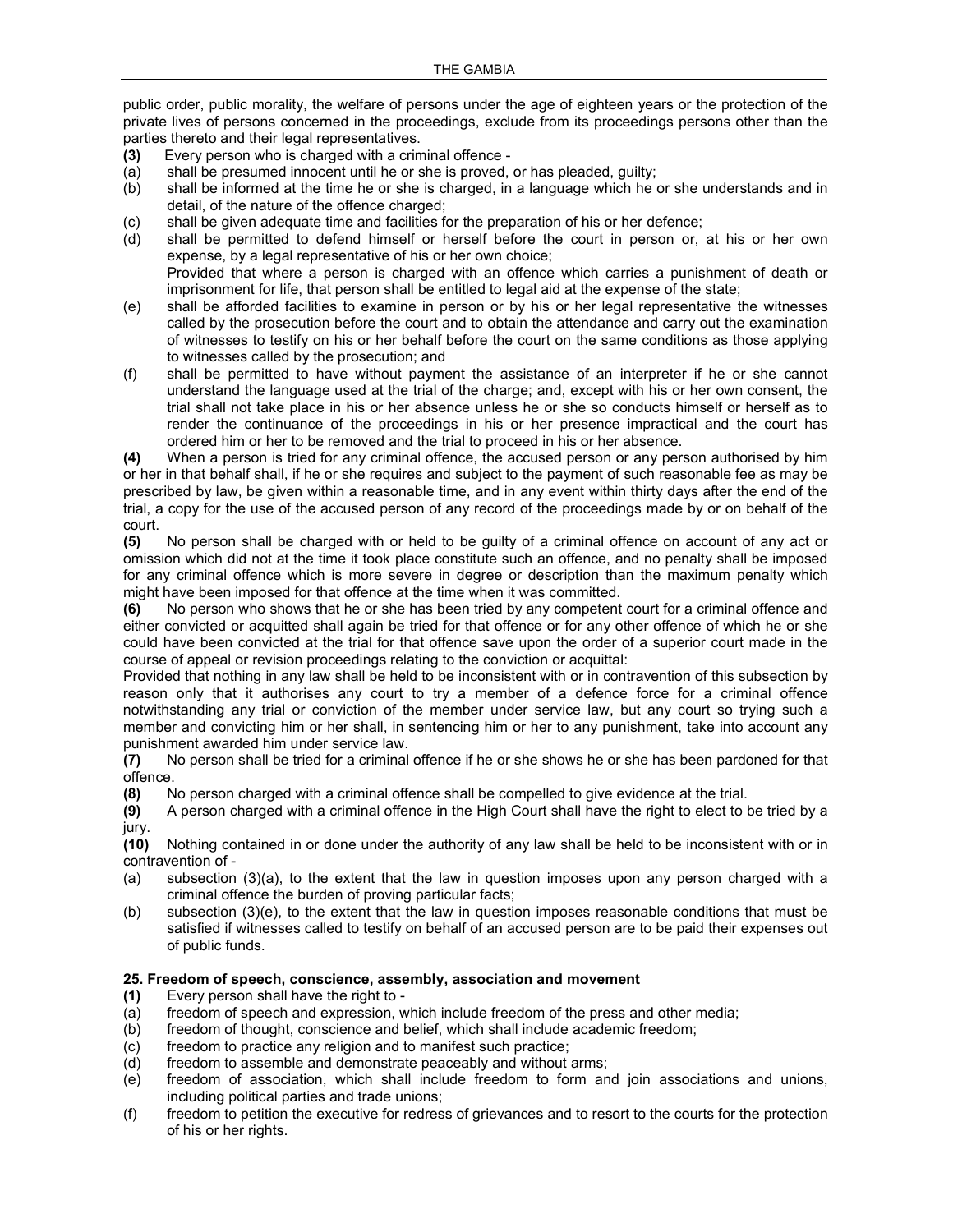**(2)** Every person lawfully within The Gambia shall have the right to move freely throughout The Gambia, to choose his or her own place of residence within The Gambia, and to leave The Gambia.

**(3)** Every citizen of The Gambia shall have the right to return to The Gambia.

**(4)** The freedoms referred to in subsections (1) and (2) shall be exercised subject to the law of The Gambia in so far as that law imposes reasonable restrictions on the exercise of the rights and freedoms thereby conferred, which are necessary in a democratic society and are required in the interests of the sovereignty and integrity of The Gambia, national security, public order, decency or morality, or in relation to contempt of court.

# **26. Political rights**

Every citizen of The Gambia of full age and capacity shall have the right, without unreasonable restrictions -

- (a) to take part in the conduct of public affairs, directly or through freely chosen representatives;
- (b) to vote and stand for elections at genuine periodic elections for public office, which elections shall be by universal and equal suffrage and be held by secret ballot;
- (c) to have access, on general terms of equality, to public service in The Gambia.

# **27. Right to marry**

- **(1)** Men and women of full age and capacity shall have the right to marry and found a family.
- **(2)** Marriage shall be based on the free and full consent of the intended parties.

# **28. Rights of women**

**(1)** Women shall be accorded full and equal dignity of the person with men.

**(2)** Women shall have the right to equal treatment with men, including equal opportunities in political, economic and social activities.

# **29. Rights of children**

**(1)** Children shall have the right from birth to a name, the right to acquire a nationality and subject to legislation enacted in the best interests of children, to know and be cared for by their parents.

**(2)** Children under the age of sixteen years shall be entitled to be protected from economic exploitation and shall not be employed in or required to perform work that is likely to be hazardous or to interfere with their education or be harmful to their health or physical, mental, spiritual, moral or social development.

**(3)** A juvenile offender who is kept in lawful custody shall be kept separately from adult offenders.

# **30. Right to education**

All persons shall have the right to equal educational opportunities and facilities and with a view to achieving the full realisation of that right -

- (a) basic education shall be free, compulsory and available to all;
- (b) secondary education, including technical and vocational education, shall be made generally available and accessible to all by every appropriate means, and in particular, by progressive introduction of free education;
- (c) higher education shall be made equally accessible to all, on the basis of capacity, by every appropriate means, and in particular, by progressive introduction of free education;
- (d) functional literacy shall be encouraged or intensified as far as possible;
- (e) the development of a system of schools with adequate facilities at all levels shall be actively pursued.

# **31. Rights of the disabled**

**(1)** The right of the disabled and handicapped to respect and human dignity shall be recognised by the state and society.

**(2)** Disabled persons shall be entitled to protection against exploitation and to protection against discrimination, in particular as regards access to health services, education and employment.

**(3)** In any judicial proceedings in which a disabled person is party, the procedure shall take his or her condition into account.

# **32. Culture**

Every person shall be entitled to enjoy, practise, profess, maintain and promote any culture, language, tradition or religion subject to the terms of this Constitution and to the condition that the rights protected by this section do not impinge on the rights and freedoms of others or the national interest, especially unity.

### **33. Protection from discrimination**

**(1)** All persons shall be equal before the law.

**(2)** Subject to the provisions of subsection (5), no law shall make any provision which is discriminatory either of itself or in its effect.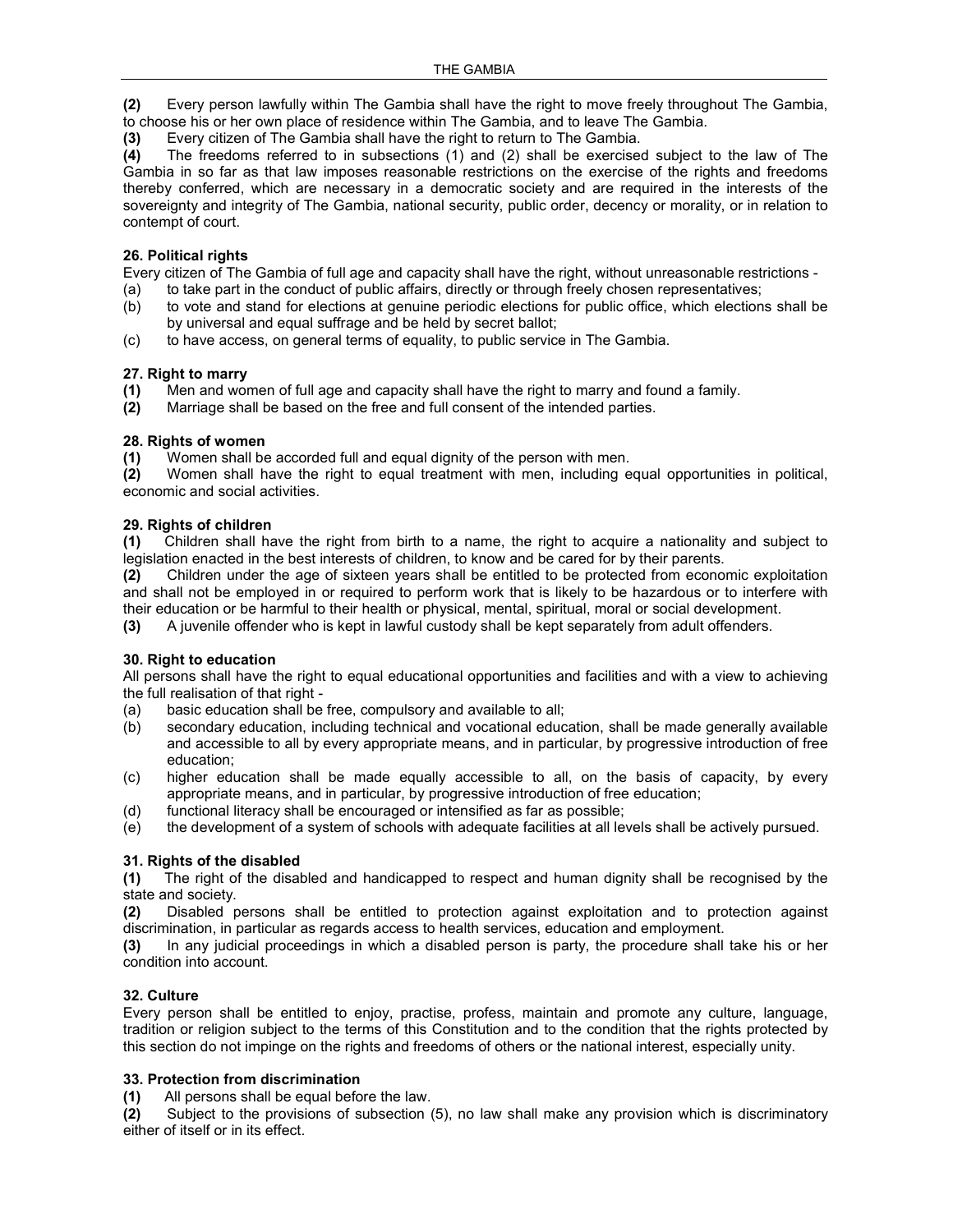**(3)** Subject to the provisions of subsection (5), no person shall be treated in a discriminatory manner by any person acting by virtue of any law or in the performance of the functions of any public office or public authority.

**(4)** In this section, the expression "discrimination" means affording different treatment to different persons attributable wholly or mainly to their respective descriptions by race, colour, gender, language, religion, political or other opinion, national or social origin, property, birth or other status whereby persons of one such description are subjected to disabilities or restrictions to which persons of another such description are not made subject, or are accorded privileges or advantages which are not accorded to persons of another such description.

- **(5)** Subsection (2) shall not apply to any law in so far as that law makes provision -
- (a) with respect to persons who are not citizens of The Gambia or to qualifications for citizenship;
- (b) with respect to the qualifications prescribed by this Constitution for any office;
- (c) with respect to adoption, marriage, divorce, burial, devolution of property on death or other matters of personal law;
- (d) for the application in the case of members of a particular race or tribe of customary law with respect to any matter in the case of persons who, under that law, are subject to that law.

**(6)** Subsection (3) shall not apply to anything which is expressly or by necessary implication authorised to be done by any such provision of law as is referred to in subsection (5).

**(7)** The exercise of any discretion relating to the institution, conduct or discontinuance of civil or criminal proceedings in any court that is vested in any person by the Constitution or under any other law shall not be enquired into by any court on the grounds that it contravenes the provisions of subsection (3).

### **34. Declaration of state of pubic emergency**

**(1)** The President may, at any time, by Proclamation published in the *Gazette*, declare that -

(a) a state of public emergency exists in the whole or any part of The Gambia;

(b) a situation exists which, if it is allowed to continue, may lead to a state of public emergency.

**(2)** A declaration made under this section shall lapse at the expiration of a period of seven days, or if the National Assembly is not then in session twenty-one days, beginning on the day on which the Proclamation is published in the *Gazette* unless, before the expiration of that period, it has been approved by a resolution of the National Assembly supported by the votes of not less than two-thirds of all the members thereof.

**(3)** A declaration made under subsection (1) may at any time be revoked by the President by Proclamation which shall be published in the *Gazette*.

**(4)** A declaration made under subsection (1) that has been approved by a resolution of the National Assembly shall, subject to subsection (3), remain in force so long as that resolution remains in force and no longer.

**(5)** A resolution of the National Assembly passed for the purpose of this section shall remain in force for ninety days or such shorter period as may be specified therein:

# Provided that -

(a) any such resolution may be extended from time to time by a further resolution supported -

(i) in the case of a first extension, by the votes *[incomplete – ed]* 

(ii) in the case of a subsequent extension, the votes of not less than three quarters of all the members of the National Assembly,

but no extension shall exceed ninety days from the date of the resolution effecting the extension; and

(b) any such resolution may be revoked at any time by a resolution supported by the vote of the majority of all the members of the National Assembly.

**(6)** Any provision of this section that a declaration shall lapse or cease to be in force at any particular time shall be without prejudice to the making of a further declaration under this section whether before or after that time.

# **35. Derogation of fundamental [rights under] emergency powers**

**(1)** An Act of the National Assembly may authorise the taking, during any period of emergency, of measures that are reasonably justifiable for dealing with the situation that exists in The Gambia.

**(2)** Nothing contained in or done under the authority of such an Act shall be held to be inconsistent with or in contravention of sections 19, 23, 24 (other than subsections (5) to (8) thereof) or 25 of this Constitution to the extent that it is reasonably justifiable in the circumstances arising or existing during a period of public emergency for the purpose of dealing with the situation.

### **36. Persons detained under emergency powers**

**(1)** Where a person is detained by virtue of or under any Act of the National Assembly referred to in section 35, the following provisions shall apply -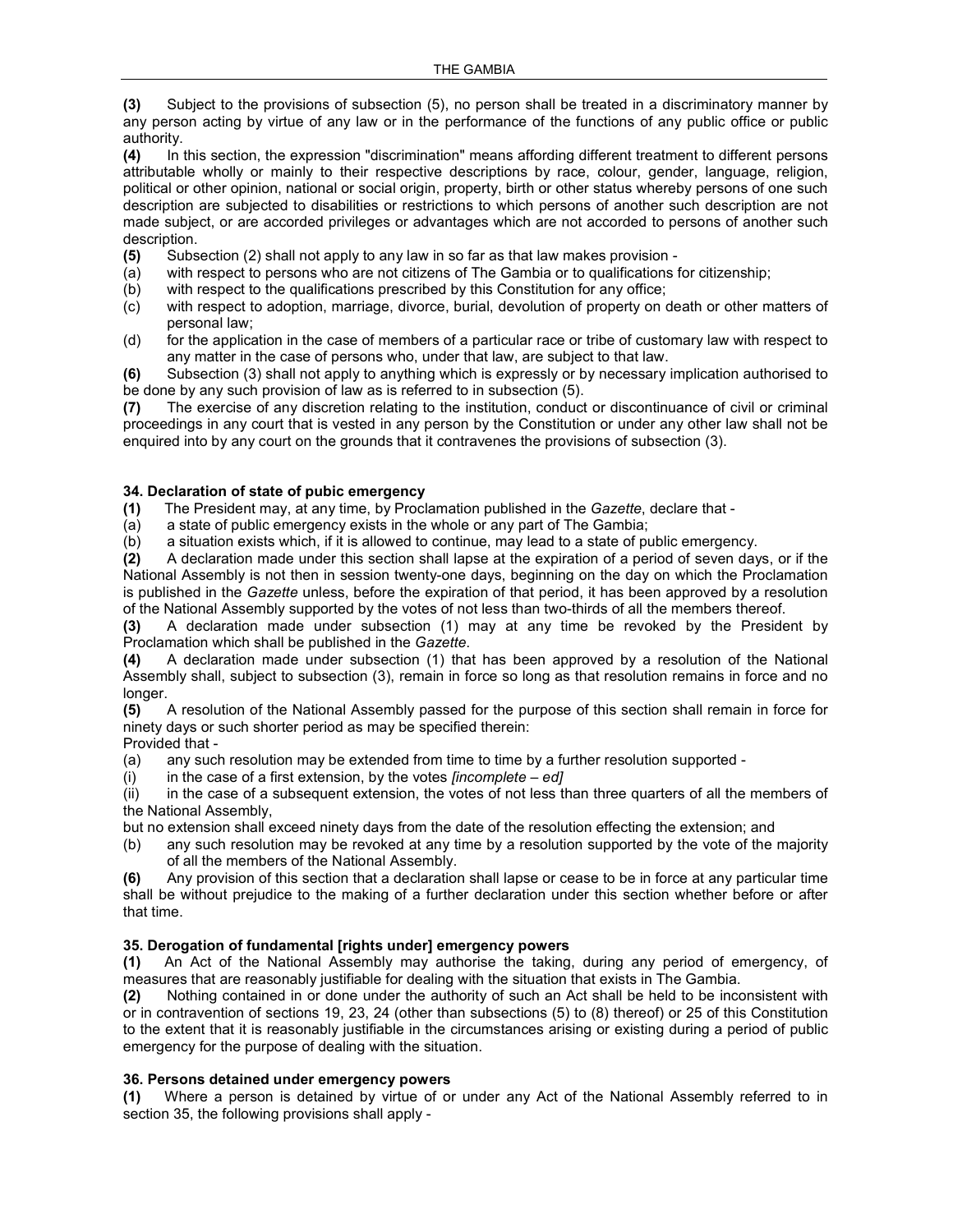- (a) he or she shall, as soon as reasonably practicable, and in any case not later than twenty four hours after the commencement of detention, be furnished with a statement in writing specifying in detail the grounds upon which he or she is detained; and the statement shall be read, and, if necessary, interpreted to the person who is detained in a language which he or she understands;
- (b) the spouse, parent, child or other available next-of-kin of the person detained shall be informed by the authority effecting the detention and shall be permitted access to the person concerned at the earliest practicable opportunity, and in any case not later than twenty-four hours after the commencement of the detention;
- (c) where none of the persons mentioned in paragraph (b) can be traced or none of them is willing and able to see the person detained, the person who is detained shall be informed of this fact within twenty four hours of the commencement of the detention and he or she shall be informed of his or her right to name and give particulars of some other person who shall have the same right of access to the person who is detained as any of the persons mentioned in paragraph (b);
- (d) not more than fourteen days after the commencement of his or her detention, the authority which effected the same shall give notice in the *Gazette* stating that he or she has been detained and giving particulars of the provision of law under which the detention is authorised;
- (e) not more than thirty days after the commencement of his or her detention, and after that at intervals of not more than ninety days during the continuance of his or her detention, the case of the person concerned shall be reviewed by a tribunal as provided in subsection (2);
- (f) the person who is detained shall be afforded every possible facility to consult a legal practitioner of his or her choice who shall be permitted to make representation to the tribunal appointed to review the case;
- (g) at the hearing before the tribunal appointed for the review of his or her case, the person detained shall be entitled to appear in person or by a legal practitioner of his or her choice and at his or her own expense.

**(2)** A tribunal appointed to review the cases of persons who have been detained shall be composed of three persons being, or qualified to be appointed as, judges of the High Court.

**(3)** A tribunal composed of the same members shall not review more than once the case of a particular person who has been detained.

**(4)** On review by a tribunal of the case of a person who has been detained, the tribunal may order the release of the person or it may uphold the detention; and the authority by which the detention was ordered shall act in accordance with the decision of the tribunal for the release of any person.

**(5)** No person may be detained under or by virtue of an Act of the National Assembly referred to in section 35 during any state of emergency in excess of a total of one hundred and eighty two days (whether such days are consecutive or not) and, on the expiry of that period, any person who has been so detained shall be entitled to invoke the provisions of section 19 (right to personal liberty).

**(6)** In every month during the period in which a state of public emergency is in force and in which there is a sitting of the National Assembly, a Secretary of State authorised by the President shall make a report to the National Assembly of the number of persons detained by virtue of or under an Act of the National Assembly to which section 35 refers and the number of cases in which the authority which ordered the detention has acted in accordance with the decisions of the tribunal as provided in subsection (4).

**(7)** For the avoidance of doubt, it is hereby declared that where the declaration of a state of public emergency is revoked or otherwise ceases to be in force, any person who is in detention or in custody by virtue of or under an Act of the National Assembly to which section 35 refers, other than a person sentenced to imprisonment by a court for an offence against such a law for a term which has not then expired, shall be released immediately without further order.

# **37. Enforcement of protective provisions**

**(1)** If any person alleges that any of the provisions of sections 18 to 33 or section 36(5) of this Chapter has been, is being, or is likely to be contravened in relation to himself or herself by any person he or she may apply to the High Court for redress.

**(2)** An application may be made under this section in the case of a person who is detained by some other person acting on the detained person's behalf.

**(3)** An application under this section shall be without prejudice to any other action with respect to the same matter which is lawfully available.

**(4)** If in any proceedings in any court subordinate to the High Court any question arises as to the contravention of any of the provisions of the said sections 18 to 33 or section 36(5), that court may, and shall if any party so requests, refer the question to the High Court, unless, in the opinion of the subordinate court, the raising of the question is merely frivolous or vexatious.

**(5)** The High Court shall -

(a) hear and determine any application made by any person pursuant to subsection (1) or (2);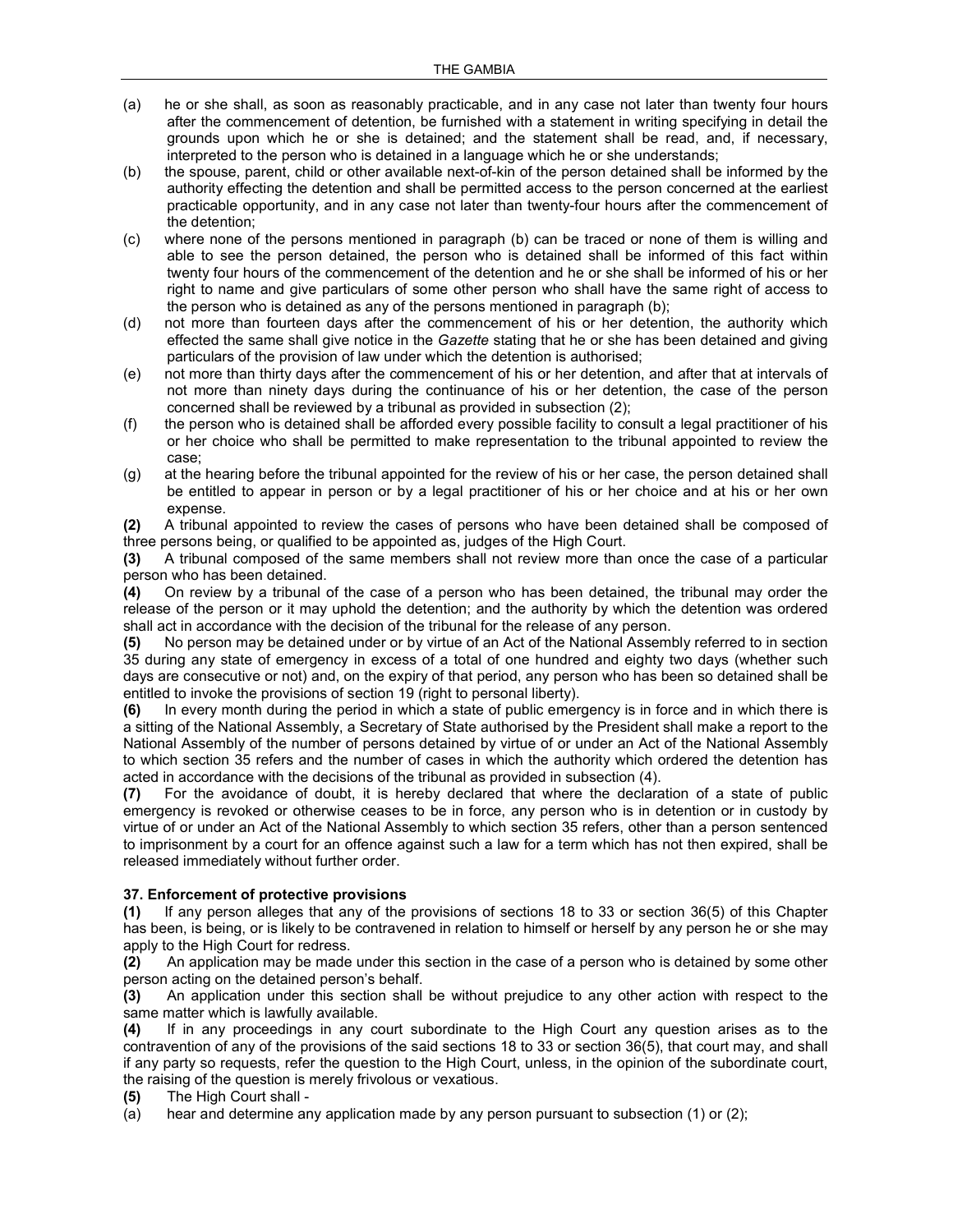(b) determine any question arising in the case of any person which is referred to it in pursuance of subsection (4);

and may, in addition to the powers conferred on it by section 5 (which relates to defence of the Constitution) make such order, issue such writ, and give such directions as it may consider appropriate for the purposes of enforcing or securing the enforcement of any of the provisions of the said sections 18 to 33 or section 36(5) to the protection of which the person concerned is entitled:

Provided that the High Court may decline to exercise its powers under this subsection if it is satisfied that adequate means of redress for the contravention alleged are or have been available to the person concerned under any other law.

**(6)** The High Court shall consider every application and reference referred to it in pursuance of this section and, having heard arguments by or on behalf of the parties, shall pronounce its decision on the question in open court as soon as may be, and in the case of reference under subsection (4), not later than thirty days after the conclusion of the final addresses of the parties.

**(7)** An Act of the National Assembly may confer on the High Court such powers in addition to those conferred by this section as may appear to be necessary or desirable for the purpose of enabling the court more effectively to exercise the jurisdiction conferred upon it by this section.

**(8)** The rights, duties, declarations and guarantees relating to the fundamental rights and freedoms specifically mentioned in this Chapter shall not be regarded as excluding other rights which may be prescribed by Acts of the National Assembly as inherent in a democracy and intended to secure the freedom and dignity of man.

# **38. Interpretation of Chapter IV**

**(1)** In this Chapter, save where the context otherwise requires –

"a period of public emergency" means any period during which The Gambia is at war or a declaration is in force under section 34;

"contravention" in relation to any requirement, includes a failure to comply with that requirement, and cognate expressions shall be construed accordingly:

"court" means any court of law in The Gambia other than a district tribunal or, save as provided in subsection (2), a court constituted under service law;

"defence force" means any naval, military or air force of The Gambia;

"member" in relation to a defence force, includes persons who, under the law regulating the discipline of that force, are subject to that discipline;

"owner" includes any person deprived of any right or interest pursuant to section 22;

"service law" means the law regarding the discipline of a defence force or of the Police Force or the Prison Service or any disciplined volunteer force.

- **(2)** In relation to an offence against service law, a reference to "court" –
- (a) in sections 18 to 20, subsections (2), (3), (4), (6) (but not the proviso thereto) of section 24, subsection (3) of section 25, subsection (8) of section 33 and subsection (2) of section 37 includes a reference to a court constituted by or under service law;
- (b) in sections 19 and 20 and subsection (8) of section 33, includes an officer of a defence force and of the Police Force.

**(3)** Reference in sections 18, 19 and 22 to a "criminal offence" shall be construed as including references to an offence against service law and such references in subsections (4) to (9) of section 24 shall, in relation to proceedings before a court constituted by or under service law, be similarly construed.

**(4)** In relation to any person who is a member of an armed force raised otherwise than under the law of The Gambia and lawfully present in The Gambia, nothing contained in or done under the authority of the disciplinary law of that force shall be held to be inconsistent with or in contravention of any of the provisions of this Chapter.

# **CHAPTER V: REPRESENTATION OF THE PEOPLE**

### **PART 1: The Franchise**

### **39. The right to vote and be registered**

**(1)** Every citizen of The Gambia being eighteen years or older and of sound mind shall have the right to vote for the purpose of elections of a President and members of the National Assembly and shall be entitled to be registered as a voter in a National Assembly constituency for that purpose.

**(2)** Every citizen of The Gambia who is a registered voter shall be entitled to vote in a referendum held in accordance with this Constitution or any other law.

**(3)** Every citizen of The Gambia being of the age of eighteen years or older and of sound mind shall be entitled, in accordance with the provisions of this Chapter and any Act of the National Assembly providing for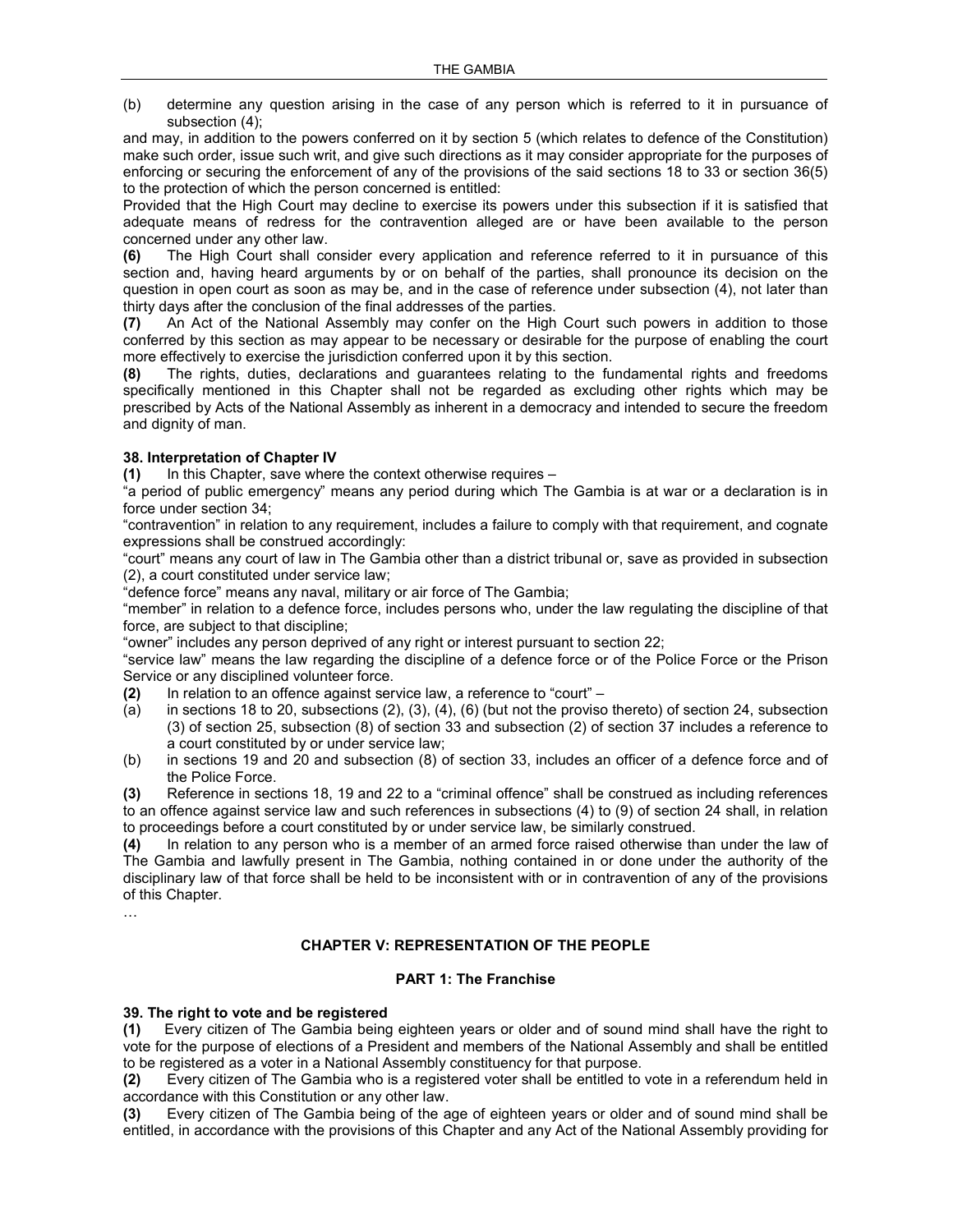such elections, to vote in elections for local government authorities and traditional rulers in the area in which he or she is ordinarily resident.

# **40. Secret ballot**

All public elections and all referenda voting shall be by secret ballot.

...

# **PART 2: The Independent Electoral Commission**

# **42. The Commission**

**(1)** There shall be an Independent Electoral Commission for The Gambia which shall be part of the public service.

### … **45. Electoral laws**

An Act of the National Assembly may make further provisions for the purposes of this part.

# **PART 7: Political Parties**

# **60. Political parties**

**(1)** No association, other than a political party registered under or pursuant to an Act of the National Assembly, shall sponsor candidates for public elections.

**(2)** No association shall be registered or remain registered as a political party if –

(a) it is formed or organized on an ethnic, sectional, religious or regional basis;

(b) its internal organisation does not conform with democratic principles; or

(c) it purpose is to subvert this Constitution or the rule of law.

**(3)** An Act of the National Assembly shall make provisions for the better implementation of this section. …

# **CHAPTER VI: THE EXECUTIVE**

### **PART 1: The President**

### … **67. Misconduct by the President**

**(1)** The President may be removed from office in accordance with this section on any of the following grounds –

(a) abuse of office, wilful violation of the oath of allegiance or the President's oath of office, or wilful violation of any provision of this Constitution, or

…

# **CHAPTER VII: NATIONAL ASSEMBLY AND LEGISLATION**

…

…

# **PART 3: Legislative and other powers of the National Assembly**

### **100. The legislative power**

**(1)** The legislative power of The Gambia shall be exercised by Bills passed by the National Assembly and assented to by the President.

**(2)** The National Assembly shall not pass a Bill –

(a) to establish a one party state;

(b) to establish any religion as a state religion; or

(c) to alter the decision or judgment of a court in any proceedings to the prejudice of any party to those proceedings, or deprive any person retroactively of vested or acquired rights, but subject thereto, the National Assembly may pass Bills designed to have retroactive effect.

# **CHAPTER VIII: THE JUDICATURE**

# **PART 1: The Courts of The Gambia**

### **120. The courts and the judicial power**

**(1)** The Courts of The Gambia are: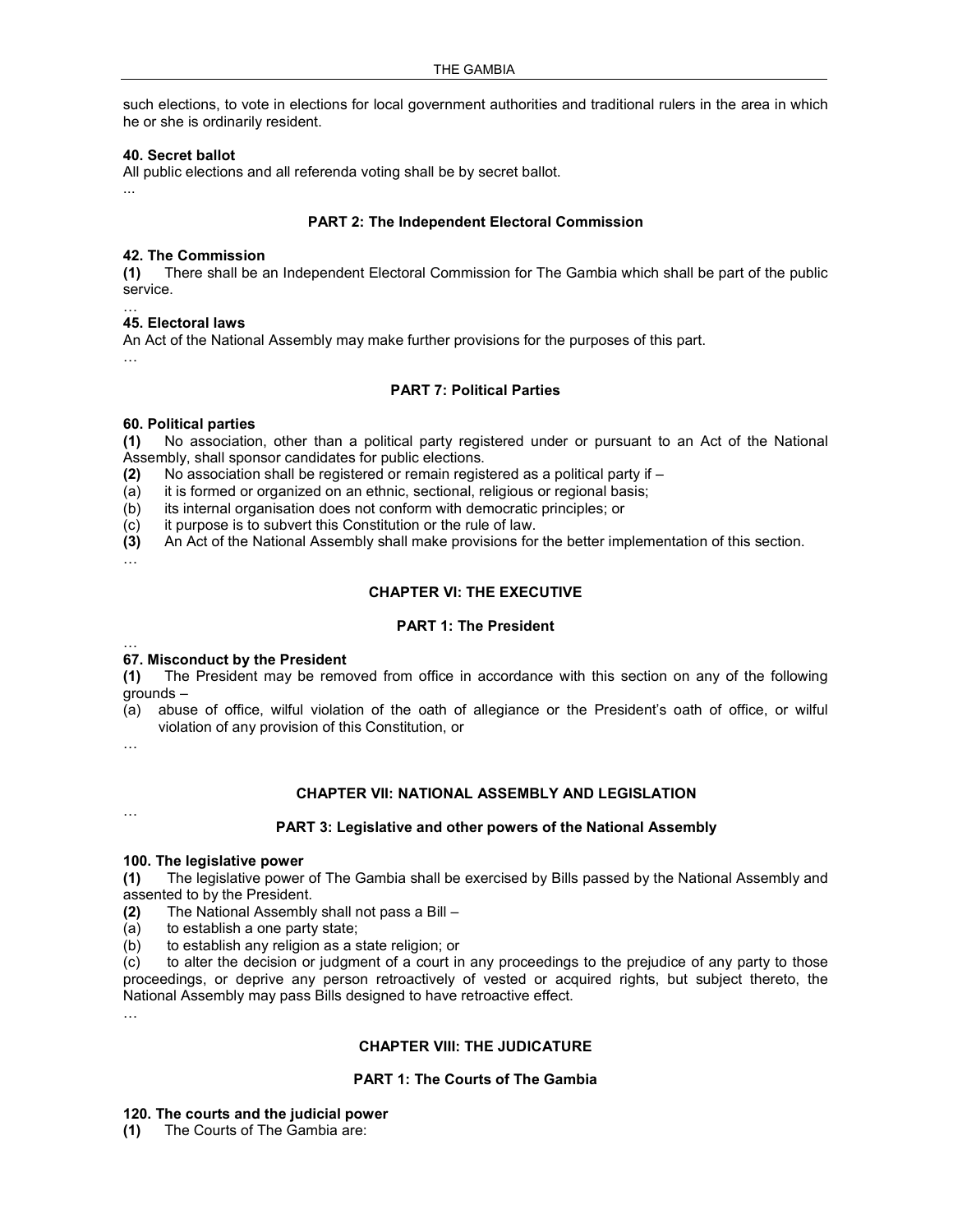(a) The Superior Courts comprising:

- (i) the Supreme Court;
- (ii) the Court of Appeal;
- (iii) the High Court and the Special Criminal Court; and
- (b) the Magistrates Court, the Cadi Court, District Tribunals and such lower courts and tribunals as may be established by an Act of the National Assembly.

**(2)** The judicial power of The Gambia is vested in the courts and shall be exercised by them according to the respective jurisdictions conferred on them by law.

**(3)** In the exercise of their judicial functions, the courts, the judges and other holders of judicial office shall be independent and shall be subject only to this Constitution and the law, and, save as provided in this Chapter, shall not be subject to the control or direction of any other person or authority.

...

### **PART 2: The Superior Courts**

### **A: The Supreme Court**

### ... **127. Original jurisdiction**

- **(1)** The Supreme Court shall have an exclusive original jurisdiction -
- (a) for the interpretation or enforcement of any provision of this Constitution other than any provision of sections 18 to 33 or section 36(5) (which relate to fundamental rights and freedoms);
- (b) on any question whether any law was made in excess of the powers conferred by the Constitution or any other law upon the National Assembly or any other person or authority;

…

**(2)** Where any question referred to in paragraphs (a), (b) or (d) of subsection (1) arises in any proceedings in any other court, that court shall stay its proceedings and refer the matter to the Supreme Court for its determination, and such other court shall give effect to any decision of the Supreme Court in the matter.

...

### **C: The High Court**

### **132. Jurisdiction of High Court**

- **(1)** Save as provided in section 127, the High Court shall have original jurisdiction –
- (a) to hear and determine all civil and criminal proceedings;
- (b) to interpret and enforce the fundamental rights and freedoms as provided in section 18 to 33 and section 36(5), and in the exercise of such jurisdiction, the Court shall have all such power and authority as may be conferred by this Constitution or any other law.

…

### **CHAPTER X: THE OMBUDSMAN**

### **163. National Assembly to establish office of the Ombudsman**

**(1)** Subject to the provisions of this Constitution, an Act of the National Assembly shall within six months of the coming into force of this Constitution establish the office of Ombudsman and provision for his or her functions and duties -

### ... **165. Independence of Ombudsman**

**(1)** Subject to the provisions of this chapter, in the exercise of his or her functions, the Ombudsman and a deputy Ombudsman shall not be subject to the direction or control of any other person or authority but subject only to the Constitution and the law.

**(2)** All departments, authorities and other public bodies which are subject to investigation by the Ombudsman shall accord such assistance as he or she may require for the protection of the independence, dignity and effectiveness of the Ombudsman in the performance of his or her functions.

…

### **CHAPTER XI: THE PUBLIC SERVICE**

### **PART 1: Offices in the public service**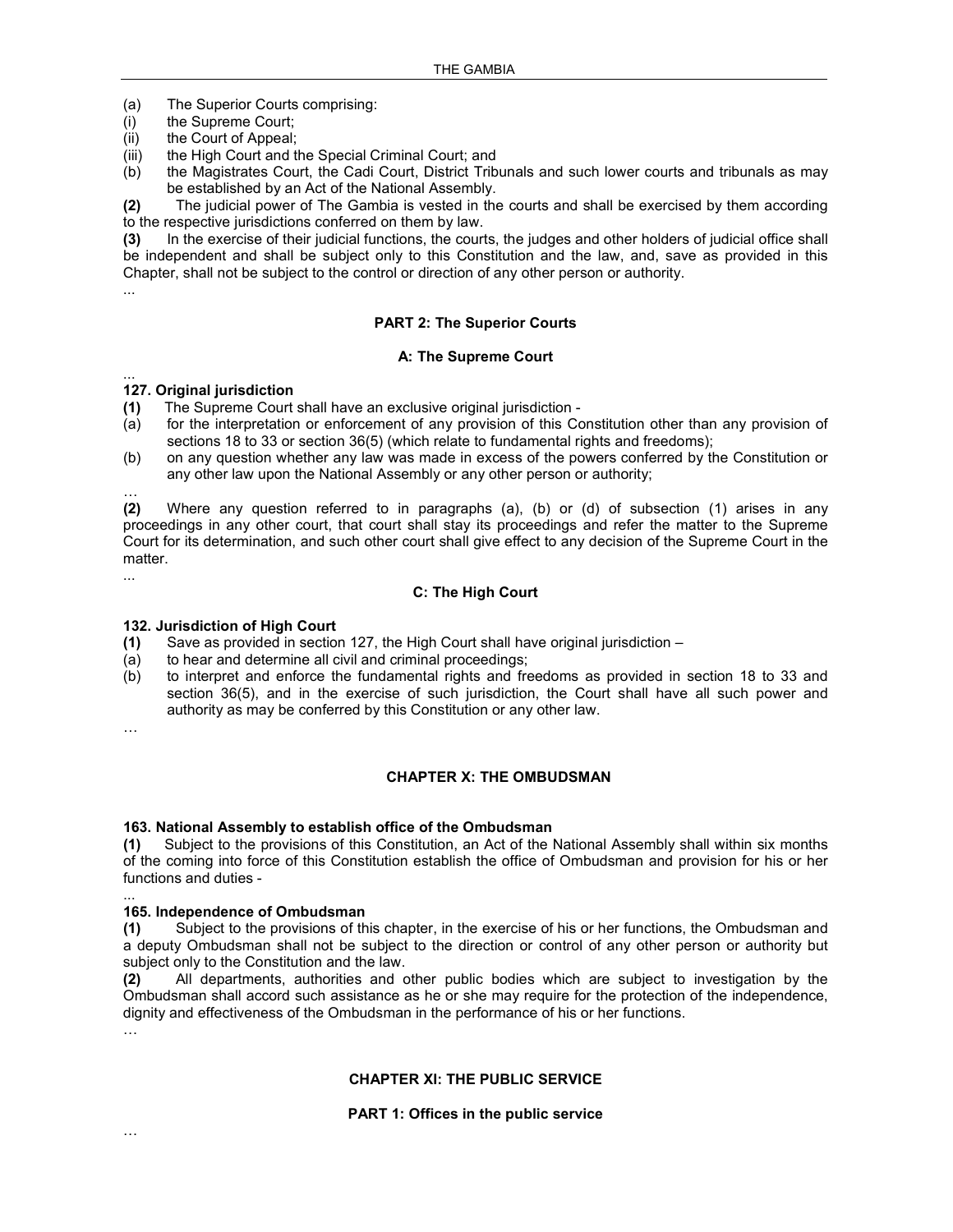### **169. Protection of public servants**

- (1) No public servant shall be –
- (a) victimised or discriminated against either directly or indirectly for having discharged his or other duties faithfully and according to law; or
- (b) be removed from office or reduced in rank or otherwise punished without just cause.

…

…

# **CHAPTER XIV: LAND COMMISSION**

### **192. Land Commission**

There shall be established a Land Commission whose composition, functions and powers shall be prescribed by an Act of the National Assembly.

…

### **CHAPTER XVII: THE NATIONAL COUNCIL FOR CIVIC EDUCATION**

### **198. National Council for Civic Education**

There shall be established a National Council for Civic Education whose composition, functions and powers shall be prescribed by an Act of the National Assembly.

### **199. Functions of the Council**

- **(1)** The functions of the National Council for Civic Education shall be –
- (a) to create and sustain within society an awareness of the principles and objectives of this Constitution as the fundamental law of The Gambia;
- (b) to educate and encourage the public to defend this Constitution against all forms of abuse and violence;
- (c) to formulate, from time to time, for the consideration of the government, programmes at national and district levels aimed at realising the object of this Constitution;
- (d) to formulate, implement and oversee programmes aimed at inculcating in the citizens of The Gambia awareness of their civic and fundamental rights, duties and responsibilities;
- (e) to educate the citizens of The Gambia about international, regional and sub-regional matters relevant to The Gambia; and
- (f) such other function as an Act of the National Assembly may prescribe.

**(2)** An Act of the National Assembly may provide for the establishment of district branches of the Council.

**(3)** In the exercise of its functions, the Council shall be apolitical and, save as may be provided by an Act of the National Assembly, shall not be subject to the direction or control of any other person or authority. …

### **CHAPTER XVIII: COMMISSIONS OF ENQUIRY**

### **207. Freedom and responsibility of the media**

**(1)** The freedom and independence of the press and other information media are hereby guaranteed.

**(2)** An Act of the National Assembly may make provisions for the establishment and operation of the press and other information media.

**(3)** The press and other information media shall at all times, be free to uphold the principles, provisions and objectives of this Constitution, and the responsibility and accountability of the government to the people of The Gambia.

### **208. Responsibility of state owned media**

All state owned newspapers, journal, radio and television shall afford fair opportunities and facilities for the presentation of divergent views and dissenting opinion.

### **209. Limitations on rights and freedoms**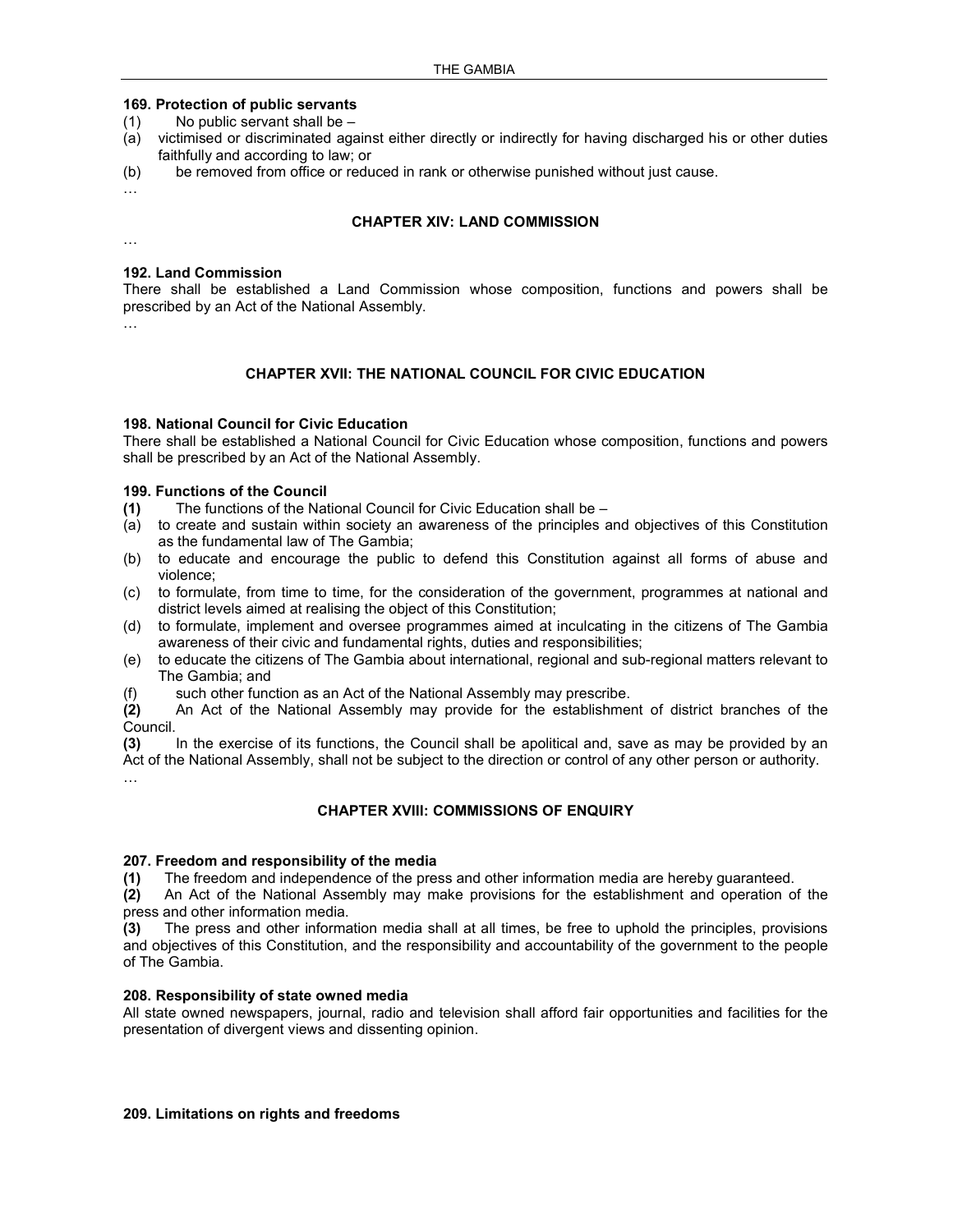The provisions of sections 207 and 208 are subject to laws which are reasonably required in a democratic society in the interest of national security, public orders, public morality and for the purpose of protecting the reputations, rights and freedoms of others.

### **210. National Media Commission**

An Act of the National Assembly shall within one year of the coming into force of this Constitution make provision for the establishment of a National Media Commission to establish a code of conduct for the media of mass communication and information and to ensure the impartiality, independence and professionalism of the media which is necessary in a democratic society.

### **CHAPTER XX: DIRECTIVE PRINCIPLES OF STATE POLICY**

### **211. Application of the directive principles of state policy**

The principles of state policy in this Chapter shall form part of the public policy of The Gambia for the establishment of a just, free and democratic state. These principles shall not confer legal rights or be enforceable in any court but -

- (a) subject to the limits of the economic capacity and development of The Gambia, the executive, the legislature and all other organs of the state in taking policy decisions, making laws and in the administration of The Gambia, shall according to their respective functions be guided by and observe them with a view to achieving by legislation or otherwise the full realisation of these principles; and
- (b) the courts are entitled to have regard to these principles in interpreting any laws based on them.

### **212. National integration and unity**

**(1)** All organs of the state shall strive towards the realisation of national unity, peace and stability.

**(2)** Every effort shall be made to integrate the people of The Gambia and foster loyalty to The Gambia without discrimination.

**(3)** All the people of The Gambia shall be entitled to their ethnic, religious and cultural values which do not disturb the unity or cohesion of the state.

### **213. National sovereignty and independence**

**(1)** The state and all citizens of The Gambia shall endeavour to protect and enhance national sovereignty including social, political, and economic independence and territorial integrity.

**(2)** The state shall pursue policies which avoid undue dependence on other nations and institutions.

### **214. Political objectives**

**(1)** The Gambia shall be a democratic state dedicated to freedom, peace, progress, prosperity and justice.

**(2)** The people shall express their will and consent as to who shall govern them and how they shall be governed, through regular, free and fair elections of their representatives.

**(3)** The state shall be guided by the principles of decentralisation and the devolution of governmental functions and powers to the people at appropriate levels of control to facilitate democratic governance.

**(4)** In the composition of the government women shall be fairly represented.

**(5)** The government, with due regard to the principles of an open and democratic society, shall foster accountability and transparency at all levels of government.

### **215. Economic objectives**

**(1)** The state shall endeavour to create an economic environment that maximises the rate of economic growth and employment and secures the maximum welfare and prosperity for all persons in The Gambia.

**(2)** The state shall endeavour to keep inflation under control.

**(3)** Recognising that the most secure democracy is one that assures the basic necessities of life for its people, the state shall endeavour to establish an efficient, dynamic and self-reliant economy whose underlying principles shall include ensuring:

- (a) ample and equal opportunity for all citizens and a pronounced role for the private sector, and the encouragement of private initiative;
- (b) that persons bear their fair share of social and national responsibilities including their responsibility to contribute to the development of the country; and
- (c) a balanced development of all parts of The Gambia, improvement in the quality of life in rural communities and redressing economic imbalances between rural and urban communities.
- **(4)** The state shall pursue a policy of:
- (a) giving adequate priority to those sectors of the economy which promote national prosperity;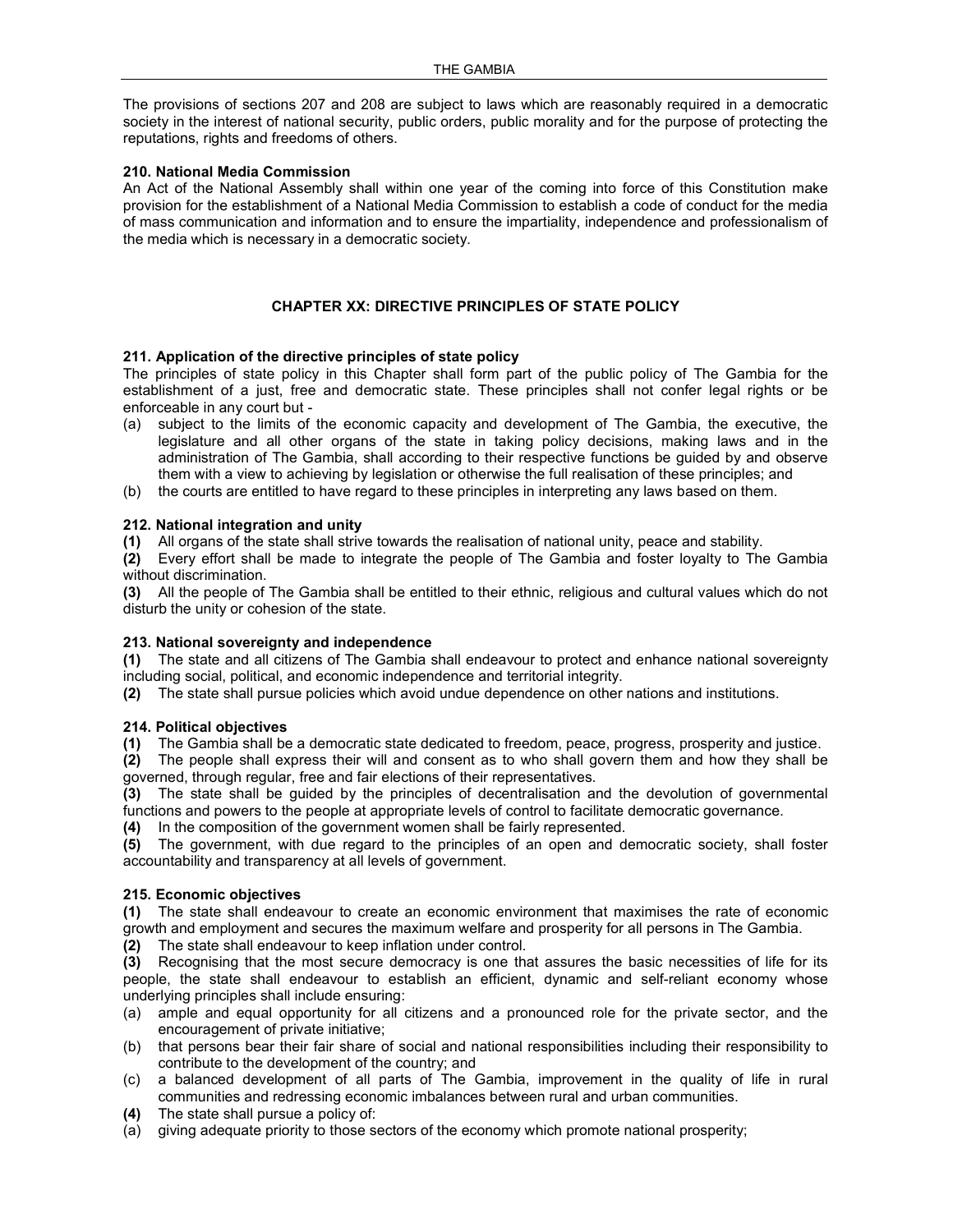(b) promoting the development of agriculture and related industry;<br>(c) encouraging and protecting beneficial foreign investment:

encouraging and protecting beneficial foreign investment;

(d) protecting the environment of the nation for posterity; and

(e) co-operation with other nations and bodies to protect the global environment.

**(5)** The state shall endeavour to ensure equal opportunity and full participation for women in the economic development of the country.

# **216. Social objectives**

**(1)** The state shall endeavour to secure and promote a society founded on the principles of freedom, equality, justice, tolerance, probity and accountability.

**(2)** The state shall pursue policies to protect the rights and freedoms of the disabled, the aged, children and other vulnerable members of society and to ensure that such persons are provided just and equitable social opportunities.

**(3)** The state, in pursuing policies in subsection (2), shall be bound by the fundamental rights and freedoms in the Constitution and shall be guided by international human rights instruments to which The Gambia is a signatory and which recognise and apply particular categories of basic human rights to development processes.

**(4)** The state shall endeavour to facilitate equal access to clean and safe water, adequate health and medical services, habitable shelter, sufficient food and security to all persons.

**(5)** The state shall encourage and promote the establishment and maintenance of contributory schemes that shall provide economic security for all citizens.

**(6)** The state shall endeavour to ensure safe systems of working conditions for persons who are employed and to provide that such persons are entitled to adequate rest, leave and leisure.

**(7)** The state shall endeavour to ensure that adequate sports facilities are established throughout The Gambia and that sports are promoted as a means of fostering national integration, health and self-discipline and international friendship and understanding.

# **217. Educational objectives**

**(1)** The state shall endeavour to provide adequate educational opportunities at all levels of study for all citizens.

**(2)** The state shall pursue policies to ensure basic education for all citizens and shall endeavour to provide adequate resources so that such tuition for basic education shall be free for all citizens.

**(3)** The state shall endeavour to provide skills training centres.

**(4)** The state shall take measures to create an adult literacy programme, rehabilitative vocational training for the disabled, and continuing education programmes.

### **218. Cultural objectives**

The state and all the people of The Gambia shall strive to protect, preserve and foster the languages, historic sites, cultural, natural and artistic heritage of The Gambia.

### **219. Foreign relations**

The state shall endeavour to ensure that in international relations it:

- (a) promotes and protects the interests of The Gambia;
- (b) seeks the establishment of a just and equitable international economic and social order;
- (c) fosters respect for international law, treaty obligations and the settlement of international disputes by peaceful means; and
- (d) is guided by the principles and goals of international and regional organisations of which The Gambia is a signatory.

# **220. Duties of a citizen**

**(1)** The exercise and enjoyment of rights and freedoms are inseparable from the performance of duties and obligations, and accordingly, every citizen shall:

- (a) promote the prestige and good reputation of The Gambia and respect the symbols of The Gambia;
- (b) uphold and defend the Constitution;
- (c) foster national unity and live harmoniously with others;
- (d) respect the rights, freedoms and legitimate interests of others and refrain from acting in a manner detrimental to the welfare of other persons;
- (e) serve The Gambia by working conscientiously in his or her chosen occupation;
- (f) protect and preserve public property and expose and combat misuse and waste of public funds and property;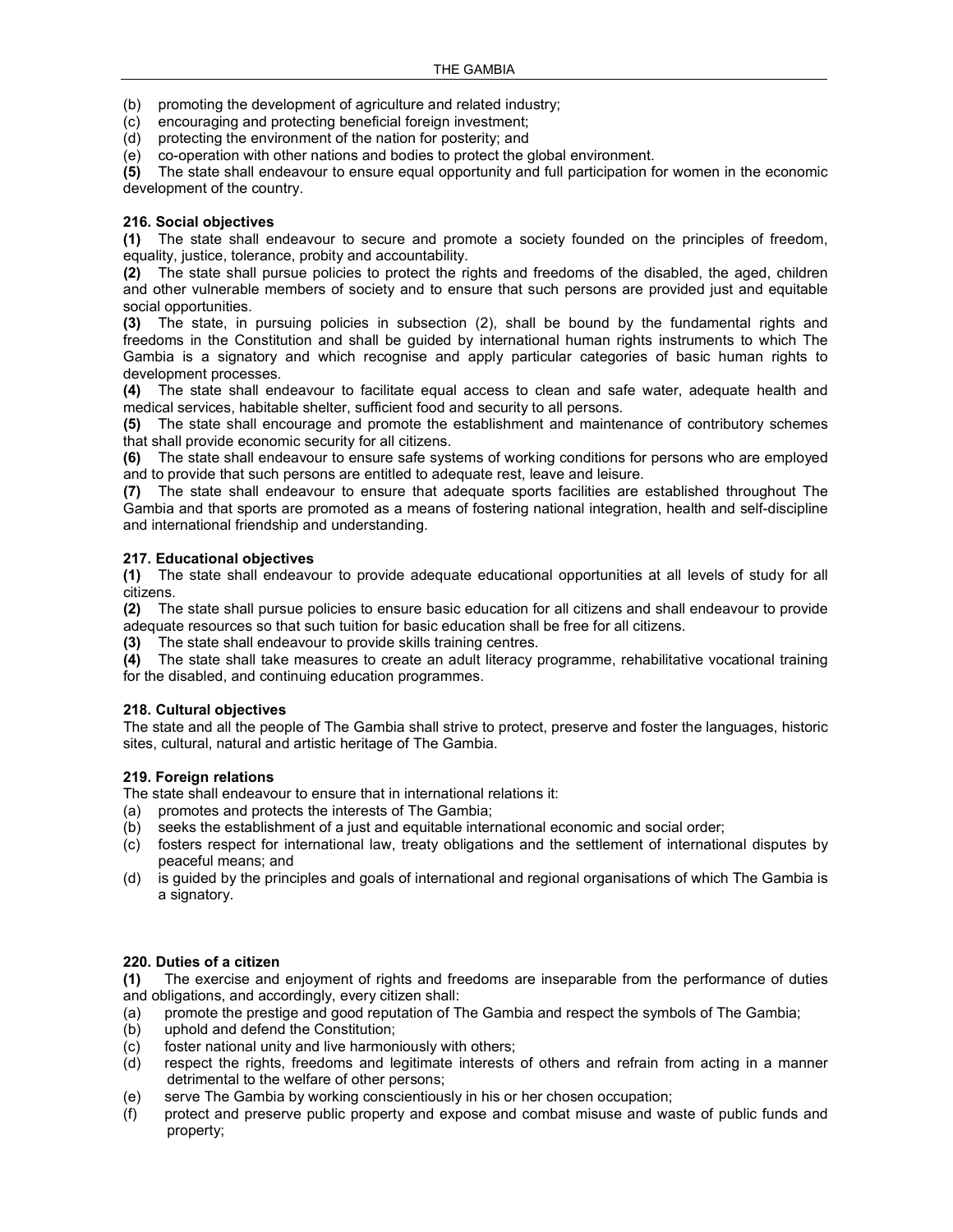(g) contribute to the well-being of the community in which the citizen lives;

(h) be loyal to The Gambia and contribute to its defence when necessary;

- (i) co-operate with the appropriate agencies in the maintenance of law and order; and
- (j) protect and conserve the environment of The Gambia.

**(2)** It shall be the duty of every citizen to abide by and conform with the provisions set out in subsection (1), but such duties shall not, of themselves, render any person liable to proceedings of any kind in any court.

# **CHAPTER XXII: AMENDMENT OF THE CONSTITUTION**

### **226. Alteration of this Constitution**

**(1)** Subject to the provisions of this section, an Act of the National Assembly may alter this Constitution.

**(2)** Subject to subsection (4), a bill for an Act of the National Assembly under this section shall not be passed by the National Assembly or presented to the President for assent unless –

- (a) before the first reading of the Bill in the National Assembly, the Bill is published in at least two issues of the *Gazette*, the latest publication being not less than three months after the first, and the Bill is introduced into the National Assembly not earlier than ten days after the latest publication; and
- (b) the Bill is supported on the second and third readings by the votes of not less than three quarters of all the members of the National Assembly.

**(3)** If the President fails to assent within thirty days to a Bill passed by the National Assembly in accordance with subsection (2), the Bill shall be returned to the Speaker who shall refer it to the Independent Electoral Commission. The Independent Electoral Commission shall cause a referendum to be held on the Bill in accordance with subsection (4) and, if the Bill is supported on such a referendum by the majority provided for in that subsection, it shall again by presented to the President for his assent.

…

…

### **SCHEDULE 2: TRANSITIONAL AND CONSEQUENTIAL PROVISIONS**

…

# **Legal Proceedings**

**(13) (1)** No member of the Armed Forces Provisional Ruling Council, any person appointed Minister by the Armed Forces Provisional Ruling Council, or other appointees of the Armed Forces Provisional Ruling Council shall be held liable or answerable before a Court or authority or under this Constitution or any other law, either jointly or severally, for an act or omission in the performance of his or her official duties.

**(2)** After the coming into force of this Constitution, it shall not be lawful for any court or tribunal to entertain any action or take any decision or make any order or grant any remedy or relief in any proceedings instituted against the Government of The Gambia or any person acting under the authority of the Government of The Gambia, or against any person or persons acting in concert or individually to assist or bring about the change in government which took place on the twenty second day of July 1994, in respect of any act or omission relating to, or consequent upon:

- (a) the overthrow of the government in power before the formation of the Armed Forces Provisional Ruling Council;
- (b) the suspension or abrogation of the Constitution of The Gambia 1970;
- (c) the establishment of the Armed Forces Provisional Ruling Council; or
- (d) the establishment of this Constitution.

**(3)** For the avoidance of doubt, it is declared that no action taken or purported to have been taken in the exercise of the executive, legislative or judicial power by the Armed Forces Provisional Ruling Council or a member thereof, or by any person appointed by the Armed Forces Provisional Ruling Council in the name of the Armed Forces Provisional Ruling Council except judges of the Supreme Court or the Court of Appeal, shall be questioned in any proceedings whatsoever and, accordingly, it shall not be lawful for any court or tribunal to make any order or grant any remedy or relief in respect of any such act.

**(4)** The provisions of subparagraph (3) shall have effect notwithstanding that any such action as is referred to in that subparagraph was not taken in accordance with any procedure prescribed by law.

**(5)** It shall not be lawful for any court or tribunal to entertain an action instituted in respect of an act or omission against a person acting or omitting to act on the instructions or authority of the Armed Forces Provisional Ruling Council, or a member thereof, and alleged to be in contravention of any law whether substantive or procedural, in existence before or during the administration of the Armed Forces Provisional Ruling Council.

… **(15)** *Abrogation of 1970 Constitution*

The Constitution of The Gambia 1970 (Act No1 of 1970) is hereby abrogated.